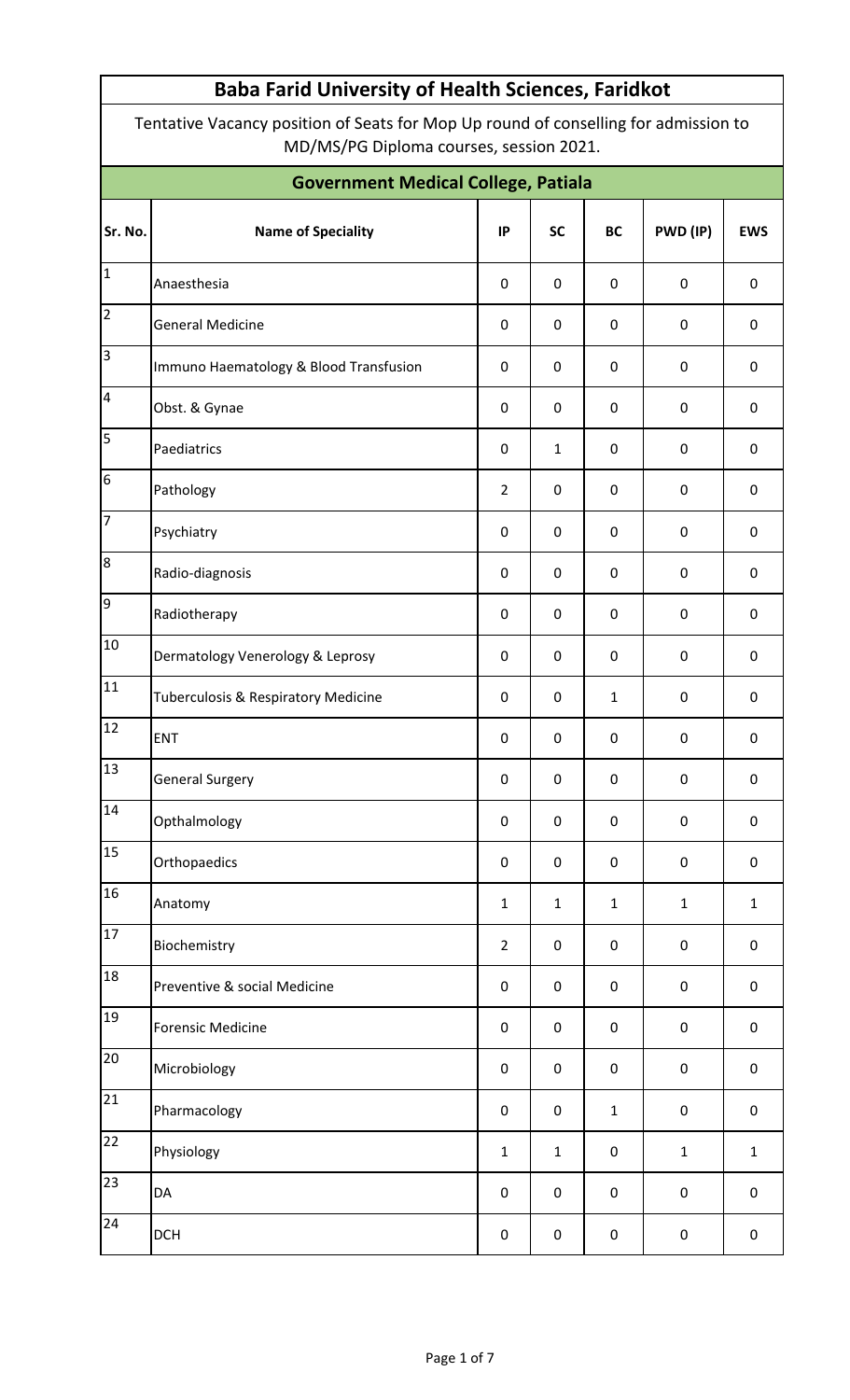Tentative Vacancy position of Seats for Mop Up round of conselling for admission to MD/MS/PG Diploma courses, session 2021.

| <b>Government Medical College, Amritsar</b> |                                                |                  |              |                  |                  |                  |  |  |  |  |  |
|---------------------------------------------|------------------------------------------------|------------------|--------------|------------------|------------------|------------------|--|--|--|--|--|
|                                             | Sr. No. Name of Speciality                     | IP               | <b>SC</b>    | <b>BC</b>        | PWD (IP)         | <b>EWS</b>       |  |  |  |  |  |
| $\mathbf{1}$                                | Anaesthesia                                    | $\mathbf 0$      | $\mathbf 0$  | $\pmb{0}$        | $\pmb{0}$        | $\mathbf 0$      |  |  |  |  |  |
| $\overline{2}$                              | <b>General Medicine</b>                        | $\mathbf 0$      | $\mathbf 0$  | 0                | $\boldsymbol{0}$ | $\mathbf 0$      |  |  |  |  |  |
| $\overline{3}$                              | Immuno Haematology & Blood Transfusion         | $\mathbf 0$      | $\mathbf 0$  | 0                | $\boldsymbol{0}$ | 0                |  |  |  |  |  |
| $\mathsf 3$                                 | Obst. & Gynae                                  | $\mathbf 0$      | $\pmb{0}$    | $\pmb{0}$        | $\pmb{0}$        | $\mathbf 0$      |  |  |  |  |  |
| $\overline{4}$                              | Paediatrics                                    | $\mathbf 0$      | $\mathbf 0$  | $\pmb{0}$        | $\pmb{0}$        | $\mathbf 0$      |  |  |  |  |  |
| 5                                           | Pathology                                      | $\mathbf 0$      | $\mathbf 0$  | $\mathbf 0$      | $\pmb{0}$        | $\mathbf 0$      |  |  |  |  |  |
| 6                                           | Psychiatry                                     | 0                | $\mathbf 0$  | $\mathbf 0$      | $\pmb{0}$        | $\mathbf 0$      |  |  |  |  |  |
| $\overline{7}$                              | Radio-diagnosis                                | $\mathbf 0$      | $\mathbf 0$  | $\mathbf 0$      | $\pmb{0}$        | $\mathbf 0$      |  |  |  |  |  |
| 8                                           | Radiotherapy                                   | $\boldsymbol{0}$ | $\mathbf 0$  | $\pmb{0}$        | $\pmb{0}$        | $\mathbf 0$      |  |  |  |  |  |
| 9                                           | Dermatology Venerology & Leprosy               | $\boldsymbol{0}$ | $\mathbf 0$  | 0                | $\pmb{0}$        | $\mathbf 0$      |  |  |  |  |  |
| 10                                          | <b>Tuberculosis &amp; Respiratory Medicine</b> | $\boldsymbol{0}$ | $\mathbf 0$  | $\mathbf 0$      | $\boldsymbol{0}$ | 0                |  |  |  |  |  |
| 11                                          | <b>ENT</b>                                     | $\mathbf 0$      | $\pmb{0}$    | $\mathbf 0$      | $\pmb{0}$        | $\mathbf 0$      |  |  |  |  |  |
| 12                                          | <b>General Surgery</b>                         | $\boldsymbol{0}$ | $\mathbf 0$  | $\mathbf 0$      | $\mathbf 0$      | $\mathbf 0$      |  |  |  |  |  |
| 13                                          | Opthalmology                                   | 0                | $\mathbf 0$  | 0                | $\boldsymbol{0}$ | $\mathbf 0$      |  |  |  |  |  |
| 14                                          | Orthopaedics                                   | $\pmb{0}$        | $\pmb{0}$    | $\boldsymbol{0}$ | $\pmb{0}$        | $\pmb{0}$        |  |  |  |  |  |
| 16                                          | Anatomy                                        | $\mathbf{3}$     | $\pmb{0}$    | $\pmb{0}$        | $\pmb{0}$        | $\pmb{0}$        |  |  |  |  |  |
| 17                                          | Biochemistry                                   | $\mathbf 0$      | $\mathbf{1}$ | $\mathbf 0$      | $\pmb{0}$        | $\mathbf 0$      |  |  |  |  |  |
| 18                                          | Preventive & social Medicine                   | $\mathbf 0$      | $\mathbf 0$  | $\mathbf 0$      | $\pmb{0}$        | $\boldsymbol{0}$ |  |  |  |  |  |
| 19                                          | <b>Forensic Medicine</b>                       | $\mathbf{1}$     | $\pmb{0}$    | $\pmb{0}$        | $\pmb{0}$        | $\boldsymbol{0}$ |  |  |  |  |  |
| 20                                          | Microbiology                                   | $\mathbf 0$      | $\mathbf 0$  | $\mathbf 0$      | $\pmb{0}$        | $\mathbf{1}$     |  |  |  |  |  |
| 21                                          | Pharmacology                                   | $\overline{2}$   | $\mathbf 0$  | $\pmb{0}$        | $\pmb{0}$        | $\boldsymbol{0}$ |  |  |  |  |  |
| 22                                          | Physiology                                     | $\mathbf{1}$     | $\mathbf 0$  | $\pmb{0}$        | $\mathbf 1$      | $\pmb{0}$        |  |  |  |  |  |
| 23                                          | DA                                             | $\mathbf{1}$     | $\mathbf{1}$ | $\pmb{0}$        | $\pmb{0}$        | $\boldsymbol{0}$ |  |  |  |  |  |
| 24                                          | <b>DCH</b>                                     | 0                | $\pmb{0}$    | $\pmb{0}$        | $\pmb{0}$        | $\mathbf 0$      |  |  |  |  |  |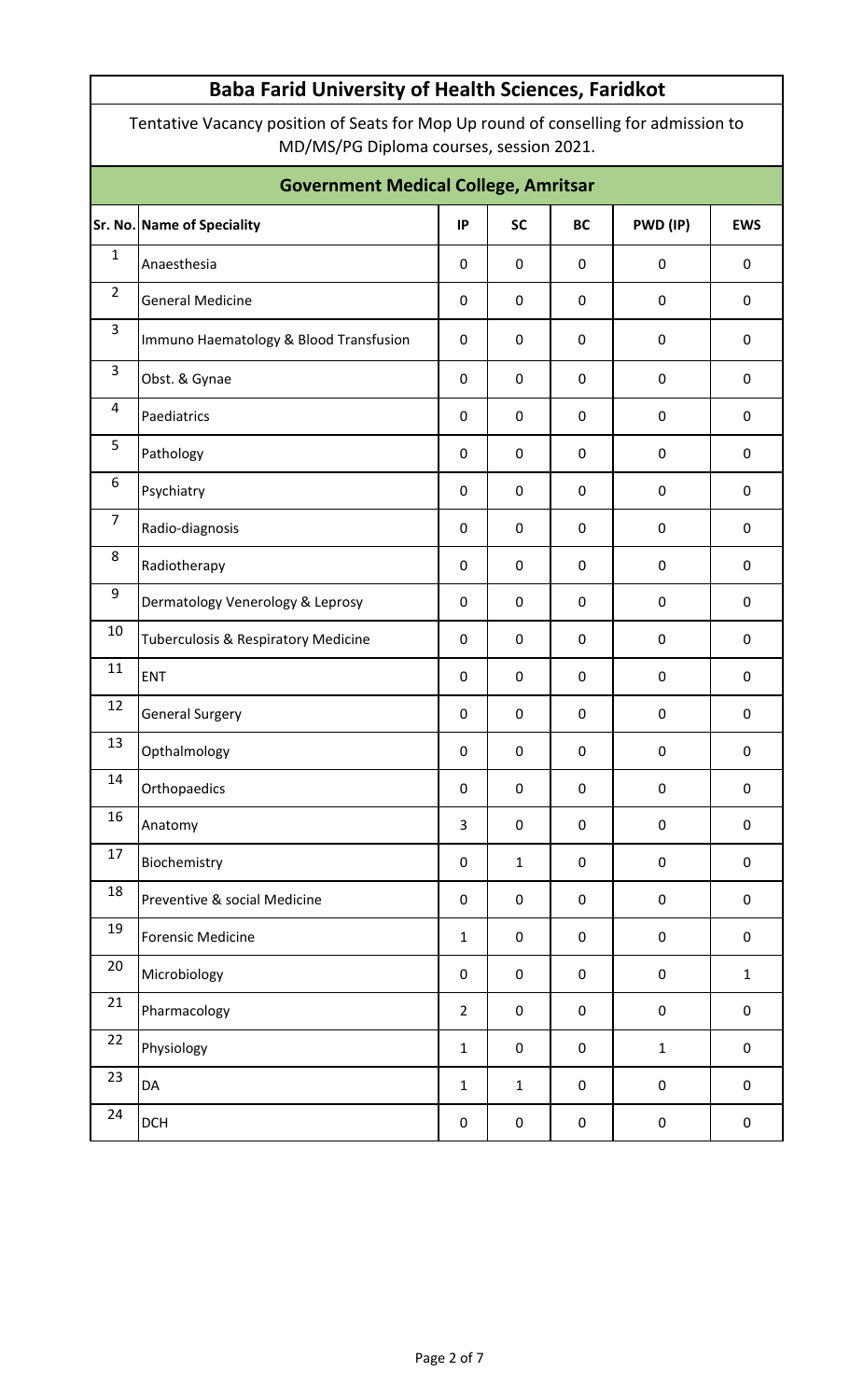Tentative Vacancy position of Seats for Mop Up round of conselling for admission to MD/MS courses, session 2021.

| <b>Guru Gobind Singh Medical College, Faridkot</b> |                                        |                  |              |             |                  |                  |  |  |  |  |
|----------------------------------------------------|----------------------------------------|------------------|--------------|-------------|------------------|------------------|--|--|--|--|
| Sr. No.                                            | <b>Name of Speciality</b>              | IP               | <b>SC</b>    | <b>BC</b>   | PWD (IP)         | <b>EWS</b>       |  |  |  |  |
| $\mathbf{1}$                                       | Anaesthesia                            | $\overline{2}$   | 0            | 0           | 0                | 0                |  |  |  |  |
| $\overline{2}$                                     | <b>General Medicine</b>                | 0                | 0            | $\mathbf 0$ | 0                | 0                |  |  |  |  |
| 3                                                  | Immuno Haematology & Blood Transfusion | $\mathbf 0$      | 0            | $\mathbf 0$ | 0                | 0                |  |  |  |  |
| 4                                                  | Obst. & Gynae                          | 0                | 0            | $\mathbf 0$ | 0                | 0                |  |  |  |  |
| 5                                                  | Paediatrics                            | 0                | 0            | $\mathbf 0$ | $\mathbf 0$      | 0                |  |  |  |  |
| 6                                                  | Pathology                              | 0                | 0            | 0           | 0                | 0                |  |  |  |  |
| $\overline{7}$                                     | Psychiatry                             | 0                | 0            | $\mathbf 0$ | 0                | 0                |  |  |  |  |
| 8                                                  | Radio-diagnosis                        | 0                | 0            | $\mathbf 0$ | 0                | 0                |  |  |  |  |
| 9                                                  | Radiotherapy                           | 0                | $\mathbf{1}$ | 0           | 0                | 0                |  |  |  |  |
| 10                                                 | Dermatology Venerology & Leprosy       | 0                | 0            | 0           | 0                | 0                |  |  |  |  |
| 11                                                 | Tuberculosis & Respiratory Medicine    | 0                | 0            | 0           | 0                | 0                |  |  |  |  |
| 12                                                 | ENT                                    | $\mathbf{1}$     | 0            | $\mathbf 0$ | $\mathbf 0$      | 0                |  |  |  |  |
| 13                                                 | <b>General Surgery</b>                 | $\mathbf{1}$     | 0            | 0           | 0                | 0                |  |  |  |  |
| 14                                                 | Opthalmology                           | 0                | 0            | $\mathbf 0$ | $\boldsymbol{0}$ | 0                |  |  |  |  |
| 15                                                 | Orthopaedics                           | 0                | 0            | $\mathbf 0$ | $\mathbf 0$      | 0                |  |  |  |  |
| 16                                                 | Anatomy                                | 0                | $\mathbf{1}$ | 0           | $\pmb{0}$        | $\pmb{0}$        |  |  |  |  |
| 17                                                 | Biochemistry                           | $\mathbf 1$      | 0            | $\pmb{0}$   | $\pmb{0}$        | $\boldsymbol{0}$ |  |  |  |  |
| 18                                                 | Preventive & Social Medicine           | $\pmb{0}$        | $\mathbf 0$  | $\pmb{0}$   | $\mathbf 0$      | $\pmb{0}$        |  |  |  |  |
| 19                                                 | <b>Forensic Medicine</b>               | $\overline{2}$   | $\mathbf 0$  | $\mathbf 0$ | $\mathbf 0$      | $1\,$            |  |  |  |  |
| 20                                                 | Microbiology                           | $\pmb{0}$        | 0            | $\mathbf 0$ | $\mathbf 0$      | $\mathbf 0$      |  |  |  |  |
| 21                                                 | Pharmacology                           | $\boldsymbol{0}$ | 0            | $\mathbf 0$ | $\mathbf 0$      | $\mathbf{1}$     |  |  |  |  |
| 22                                                 | Physiology                             | $\mathbf 1$      | 0            | 0           | 0                | 0                |  |  |  |  |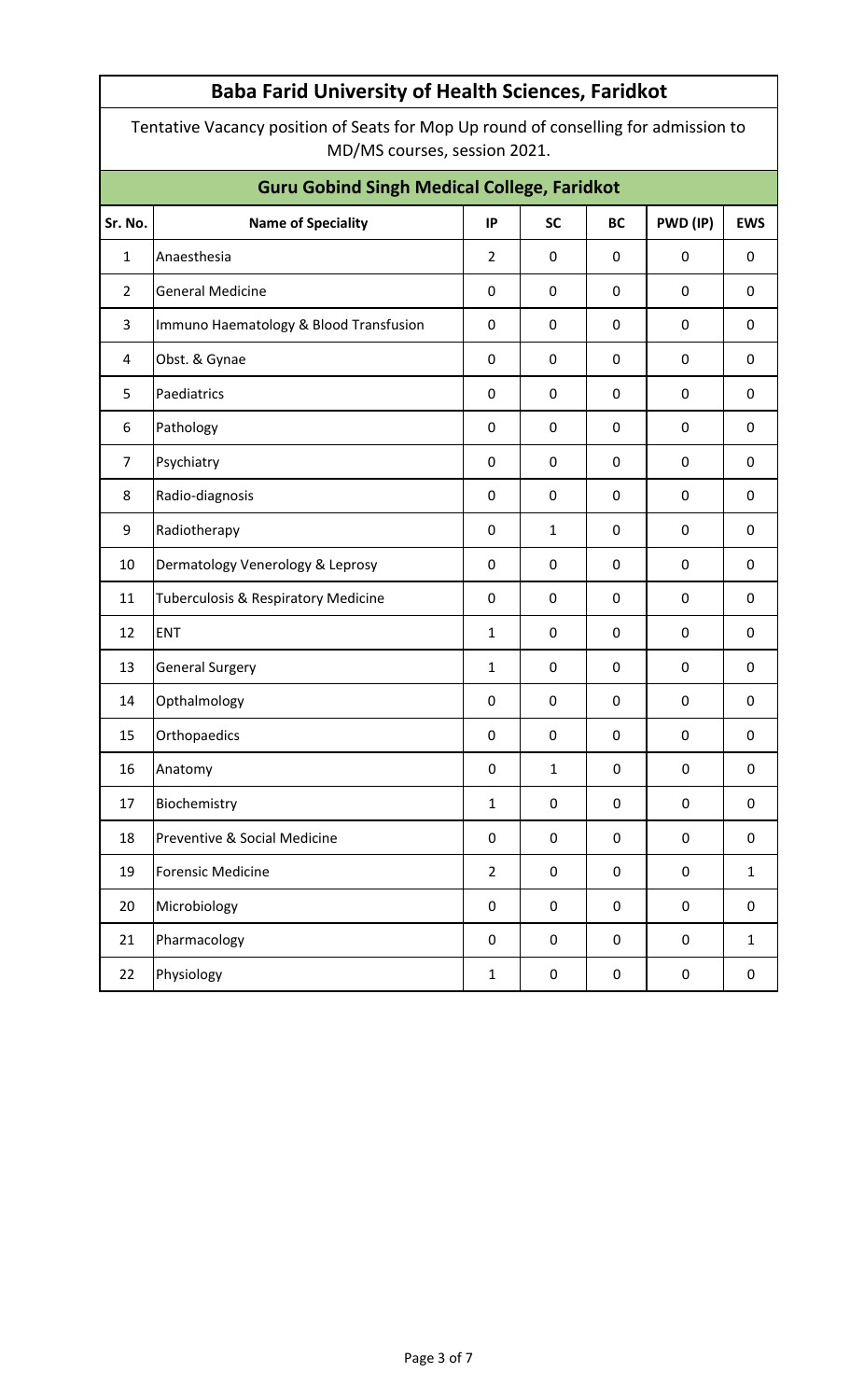| Tentative Vacancy position of Seats for Mop Up round of conselling for admission to MD/MS<br>courses, session 2021. |                                                  |                |                  |                         |                    |                |                  |                         |                  |  |  |
|---------------------------------------------------------------------------------------------------------------------|--------------------------------------------------|----------------|------------------|-------------------------|--------------------|----------------|------------------|-------------------------|------------------|--|--|
| Dayanand Medical College, Ludhiana.                                                                                 |                                                  |                |                  |                         |                    |                |                  |                         |                  |  |  |
|                                                                                                                     |                                                  |                |                  | <b>Government Quota</b> |                    |                |                  | <b>Management Quota</b> |                  |  |  |
| Sr. No.                                                                                                             | Name of Speciality                               | <b>IP</b>      | <b>SC</b>        | <b>BC</b>               | <b>PWD</b><br>(IP) | Open           | <b>SC</b>        | <b>BC</b>               | <b>PWD</b>       |  |  |
| $\mathbf 1$                                                                                                         | Anaesthesia                                      | $\mathbf 0$    | $\mathbf 0$      | $\mathbf 0$             | $\boldsymbol{0}$   | 1              | $\pmb{0}$        | $\boldsymbol{0}$        | $\mathbf{0}$     |  |  |
| $\overline{2}$                                                                                                      | <b>General Medicine</b>                          | $\mathbf 0$    | $\mathbf 0$      | $\mathbf 0$             | $\boldsymbol{0}$   | $\pmb{0}$      | $\pmb{0}$        | $\boldsymbol{0}$        | $\boldsymbol{0}$ |  |  |
| $\overline{\mathbf{3}}$                                                                                             | Immuno Haematology &<br><b>Blood Transfusion</b> | $\mathbf{1}$   | $\mathbf 0$      | $\theta$                | $\boldsymbol{0}$   | $\mathbf{1}$   | $\pmb{0}$        | $\boldsymbol{0}$        | $\boldsymbol{0}$ |  |  |
| 4                                                                                                                   | Obst. & Gynae                                    | $\mathbf 0$    | $\mathbf 0$      | $\theta$                | $\boldsymbol{0}$   | 1              | $\pmb{0}$        | $\boldsymbol{0}$        | $\boldsymbol{0}$ |  |  |
| 5                                                                                                                   | Paediatrics                                      | $\mathbf 0$    | $\mathbf 0$      | $\mathbf 0$             | $\mathbf{0}$       | $\pmb{0}$      | $\pmb{0}$        | $\boldsymbol{0}$        | $\boldsymbol{0}$ |  |  |
| 6                                                                                                                   | Pathology                                        | $\mathbf 0$    | $\mathbf 0$      | $\mathbf 0$             | $\mathbf{0}$       | $\pmb{0}$      | $\pmb{0}$        | $\boldsymbol{0}$        | $\boldsymbol{0}$ |  |  |
| $\overline{7}$                                                                                                      | Psychiatry                                       | $\mathbf 0$    | $\mathbf 0$      | $\mathbf 0$             | $\boldsymbol{0}$   | $\pmb{0}$      | $\pmb{0}$        | $\boldsymbol{0}$        | $\boldsymbol{0}$ |  |  |
| 8                                                                                                                   | Radio-diagnosis                                  | $\mathbf 0$    | $\mathbf 0$      | $\mathbf 0$             | $\boldsymbol{0}$   | $\pmb{0}$      | $\pmb{0}$        | $\boldsymbol{0}$        | $\boldsymbol{0}$ |  |  |
| 9                                                                                                                   | Dermatology Venerology &<br>Leprosy              | $\pmb{0}$      | $\overline{0}$   | $\pmb{0}$               | $\boldsymbol{0}$   | $\pmb{0}$      | $\pmb{0}$        | $\boldsymbol{0}$        | $\boldsymbol{0}$ |  |  |
| 10                                                                                                                  | <b>ENT</b>                                       | $\mathbf 0$    | $\pmb{0}$        | $\pmb{0}$               | $\boldsymbol{0}$   | 1              | $\pmb{0}$        | $\boldsymbol{0}$        | $\mathbf{0}$     |  |  |
| 11                                                                                                                  | <b>General Surgery</b>                           | $\pmb{0}$      | $\pmb{0}$        | $\pmb{0}$               | $\boldsymbol{0}$   | 1              | $\pmb{0}$        | $\boldsymbol{0}$        | $\boldsymbol{0}$ |  |  |
| 12                                                                                                                  | Opthalmology                                     | $\pmb{0}$      | $\pmb{0}$        | $\pmb{0}$               | $\boldsymbol{0}$   | $\pmb{0}$      | $\pmb{0}$        | $\boldsymbol{0}$        | $\boldsymbol{0}$ |  |  |
| 13                                                                                                                  | Orthopaedics                                     | $\pmb{0}$      | $\pmb{0}$        | $\pmb{0}$               | $\boldsymbol{0}$   | $\pmb{0}$      | $\pmb{0}$        | $\boldsymbol{0}$        | $\boldsymbol{0}$ |  |  |
| 14                                                                                                                  | Anatomy                                          | $\pmb{0}$      | $\mathbf{1}$     | $\boldsymbol{0}$        | $\boldsymbol{0}$   | $\pmb{0}$      | $\pmb{0}$        | $\mathbf{1}$            | $\boldsymbol{0}$ |  |  |
| 15                                                                                                                  | Biochemistry                                     | $\pmb{0}$      | $1\,$            | $\boldsymbol{0}$        | $\boldsymbol{0}$   | $\pmb{0}$      | $\mathbf{1}$     | $\boldsymbol{0}$        | $\boldsymbol{0}$ |  |  |
| 16                                                                                                                  | Preventive & social<br>Medicine                  | $\pmb{0}$      | $\boldsymbol{0}$ | $\boldsymbol{0}$        | $\boldsymbol{0}$   | $\pmb{0}$      | $\boldsymbol{0}$ | $\boldsymbol{0}$        | $\boldsymbol{0}$ |  |  |
| 17                                                                                                                  | Microbiology                                     | $\pmb{0}$      | $\pmb{0}$        | $\pmb{0}$               | $\boldsymbol{0}$   | $\pmb{0}$      | $\pmb{0}$        | $\boldsymbol{0}$        | $\boldsymbol{0}$ |  |  |
| 18                                                                                                                  | Pharmacology                                     | $\overline{c}$ | $\pmb{0}$        | $\boldsymbol{0}$        | $\boldsymbol{0}$   | $\overline{c}$ | $\boldsymbol{0}$ | $\boldsymbol{0}$        | $\boldsymbol{0}$ |  |  |
| 19                                                                                                                  | Physiology                                       | $\mathbf{1}$   | $\pmb{0}$        | ${\bf 0}$               | $\boldsymbol{0}$   | $\pmb{0}$      | 1                | $\boldsymbol{0}$        | $\boldsymbol{0}$ |  |  |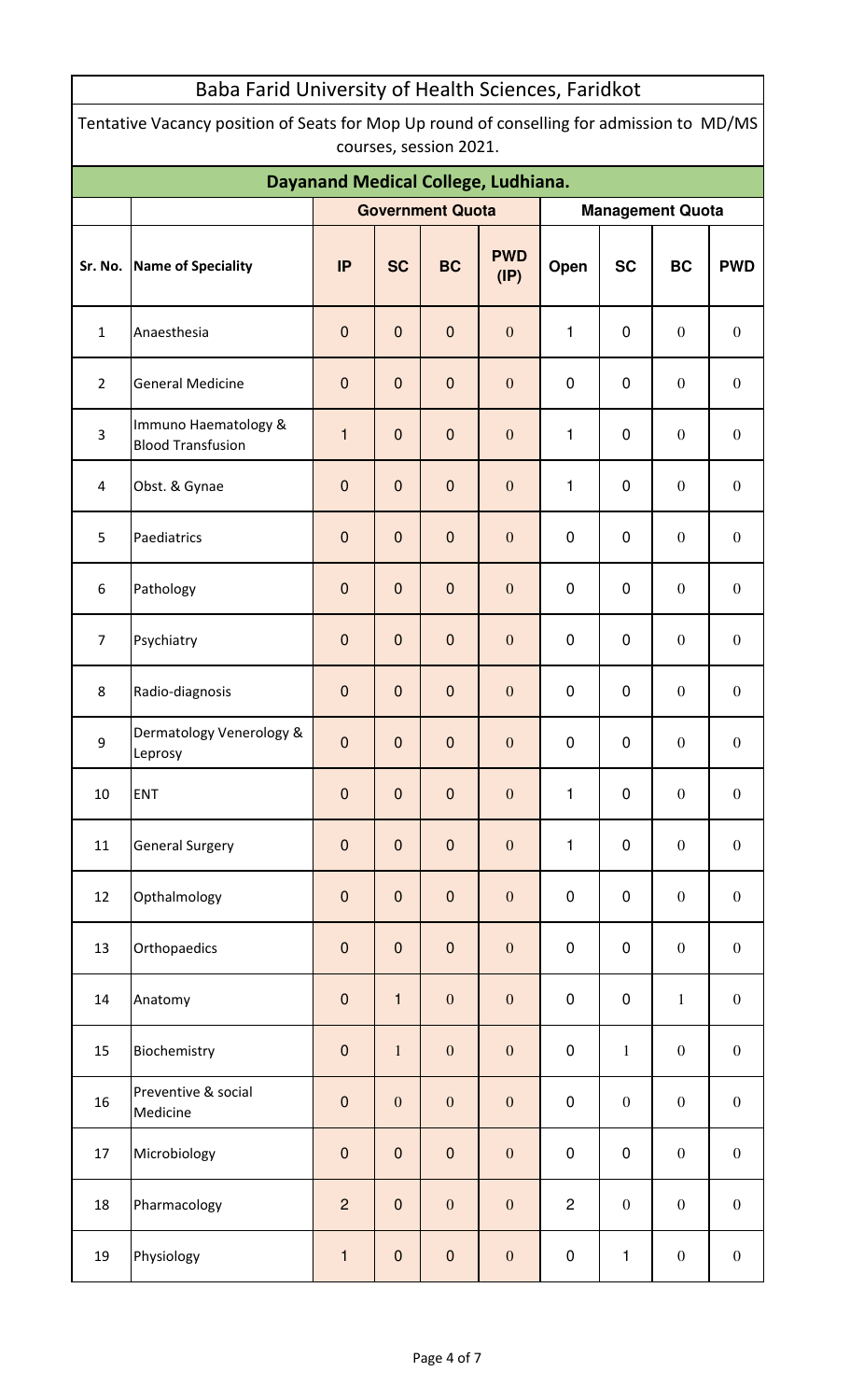| <b>Baba Farid University of Health Sciences, Faridkot</b> |                                                                                                                     |                                                      |              |           |             |                |  |  |  |  |  |  |
|-----------------------------------------------------------|---------------------------------------------------------------------------------------------------------------------|------------------------------------------------------|--------------|-----------|-------------|----------------|--|--|--|--|--|--|
|                                                           | Tentative Vacancy position of Seats for Mop Up round of conselling for<br>admission to MD/MS courses, session 2021. |                                                      |              |           |             |                |  |  |  |  |  |  |
|                                                           | <b>Christian Medical College &amp; Hospital, Ludhiana</b>                                                           |                                                      |              |           |             |                |  |  |  |  |  |  |
|                                                           |                                                                                                                     | B<br>A                                               |              |           |             |                |  |  |  |  |  |  |
| Sr. No.                                                   | <b>Name of Speciality</b>                                                                                           | <b>SC</b><br>PWD (IP)<br>IP<br><b>BC</b><br>Minority |              |           |             |                |  |  |  |  |  |  |
| $\mathbf{1}$                                              | Anaesthesia                                                                                                         | 0                                                    | 0            | 0         | 0           | $\mathbf{1}$   |  |  |  |  |  |  |
| $\overline{2}$                                            | <b>General Medicine</b>                                                                                             | 0                                                    | 0            | 0         | 0           | 0              |  |  |  |  |  |  |
| 3                                                         | Obst. & Gynae                                                                                                       | 0                                                    | 0            | 0         | 0           | 3              |  |  |  |  |  |  |
| 4                                                         | Paediatrics                                                                                                         | 0                                                    | 0            | 0         | 0           | $\overline{2}$ |  |  |  |  |  |  |
| 5                                                         | Pathology                                                                                                           | 0                                                    | 0            | 0         | 0           | 0              |  |  |  |  |  |  |
| 6                                                         | Radio-diagnosis                                                                                                     | 0                                                    | 0            | 0         | 0           | 0              |  |  |  |  |  |  |
| $\overline{7}$                                            | Radiotherapy                                                                                                        | 0                                                    | 0            | 0         | 0           | $\mathbf{1}$   |  |  |  |  |  |  |
| 8                                                         | Dermatology Venerology &<br>Leprosy                                                                                 | 0                                                    | 0            | 0         | 0           | 0              |  |  |  |  |  |  |
| 9                                                         | <b>ENT</b>                                                                                                          | 0                                                    | 0            | 0         | 0           | 0              |  |  |  |  |  |  |
| 10                                                        | <b>General Surgery</b>                                                                                              | 0                                                    | 0            | 0         | $\pmb{0}$   | $\overline{2}$ |  |  |  |  |  |  |
| 11                                                        | Opthalmology                                                                                                        | 0                                                    | 0            | 0         | 0           | 0              |  |  |  |  |  |  |
| 12                                                        | Orthopaedics                                                                                                        | 0                                                    | 0            | 0         | 0           | $\mathbf{1}$   |  |  |  |  |  |  |
| 13                                                        | Anatomy                                                                                                             | $\mathbf{1}$                                         | 0            | $\pmb{0}$ | $\pmb{0}$   | $\mathbf{1}$   |  |  |  |  |  |  |
| 14                                                        | Biochemistry                                                                                                        | 0                                                    | 0            | 0         | $\pmb{0}$   | $\mathbf{1}$   |  |  |  |  |  |  |
| 15                                                        | Preventive & social Medicine                                                                                        | 0                                                    | 0            | 0         | 0           | $\mathbf{1}$   |  |  |  |  |  |  |
| 16                                                        | Microbiology                                                                                                        | 0                                                    | $\mathbf{1}$ | $\pmb{0}$ | $\mathbf 0$ | $\overline{2}$ |  |  |  |  |  |  |
| 17                                                        | Pharmacology                                                                                                        | 0                                                    | $\mathbf{1}$ | 0         | 0           | $\overline{2}$ |  |  |  |  |  |  |
| 18                                                        | Physiology                                                                                                          | 0                                                    | 0            | 0         | 0           | $\mathbf{1}$   |  |  |  |  |  |  |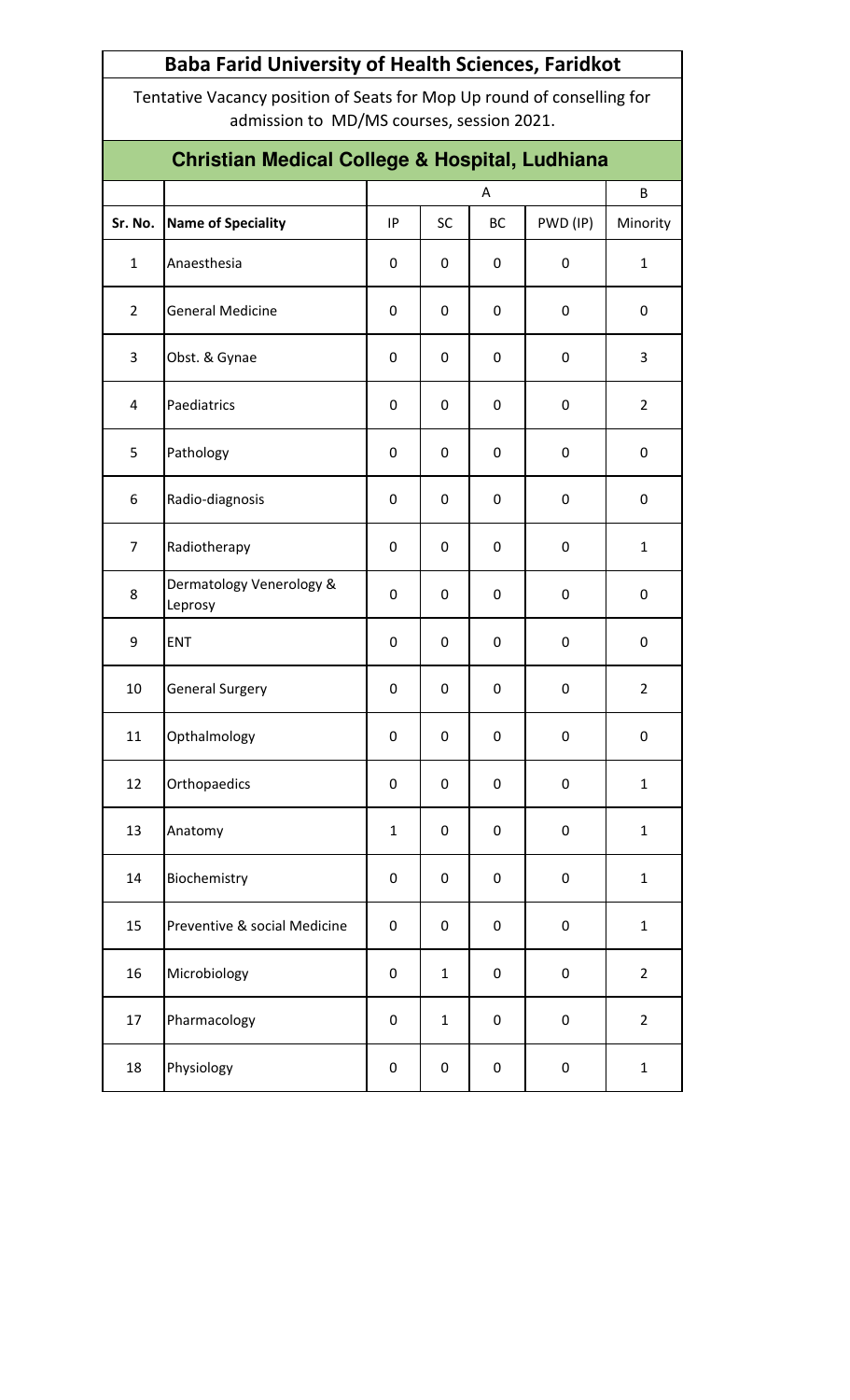Tentative Vacancy position of Seats for Mop Up round of conselling for admission to MD/MS courses, session 2021.

| Sri Guru Ram Das University of Health Sciences, Sri Amritsar |                                                   |                |                                    |                      |                  |                  |  |  |  |
|--------------------------------------------------------------|---------------------------------------------------|----------------|------------------------------------|----------------------|------------------|------------------|--|--|--|
|                                                              |                                                   |                | <b>General Quota as per Punjab</b> | <b>Sikh Minority</b> |                  |                  |  |  |  |
|                                                              |                                                   |                | <b>Govt. Notification</b>          |                      |                  | <b>Seats</b>     |  |  |  |
| Sr. No.                                                      | <b>Name of Speciality</b>                         | IP             | <b>SC</b>                          | <b>BC</b>            | PWD (IP)         | General          |  |  |  |
| $\mathbf{1}$                                                 | Anaesthesia                                       | $\mathbf 0$    | 0                                  | 0                    | $\mathbf 0$      | $\overline{2}$   |  |  |  |
| $2^{\circ}$                                                  | <b>General Medicine</b>                           | $\mathbf{1}$   | 0                                  | 0                    | 0                | 0                |  |  |  |
| 3                                                            | Obst. & Gynae                                     | 0              | 0                                  | 0                    | $\mathbf 0$      | $\pmb{0}$        |  |  |  |
| 4                                                            | Paediatrics                                       | 0              | 0                                  | 0                    | 0                | 0                |  |  |  |
| 5                                                            | Pathology                                         | 1              | $\mathbf{1}$                       | 0                    | $\mathbf 0$      | $\pmb{0}$        |  |  |  |
| 6                                                            | Radio-diagnosis                                   | 0              | $\mathbf 0$                        | $\mathbf 0$          | $\mathbf 0$      | $\pmb{0}$        |  |  |  |
| $\overline{7}$                                               | Dermatology Venerology &<br>Leprosy               | 0              | 0                                  | 0                    | $\mathbf 0$      | $\pmb{0}$        |  |  |  |
| 8                                                            | <b>Tuberculosis &amp; Respiratory</b><br>Medicine | $\mathbf 0$    | $\mathbf 0$                        | $\mathbf 0$          | $\mathbf 0$      | 0                |  |  |  |
| 9                                                            | <b>ENT</b>                                        | $\mathbf{1}$   | 0                                  | $\mathbf 0$          | $\mathbf 0$      | 0                |  |  |  |
| 10                                                           | <b>General Surgery</b>                            | 0              | 0                                  | 0                    | $\mathbf 0$      | $\pmb{0}$        |  |  |  |
| 11                                                           | Opthalmology                                      | 0              | 0                                  | $\mathbf 0$          | $\mathbf 0$      | $\pmb{0}$        |  |  |  |
| 12                                                           | Orthopaedics                                      | $\pmb{0}$      | $\pmb{0}$                          | $\boldsymbol{0}$     | $\boldsymbol{0}$ | $\boldsymbol{0}$ |  |  |  |
| 13                                                           | Anatomy                                           | $\mathbf{1}$   | 0                                  | $\pmb{0}$            | $\pmb{0}$        | $\mathbf{1}$     |  |  |  |
| 14                                                           | Biochemistry                                      | $\mathbf 0$    | 0                                  | 0                    | $\mathbf{1}$     | $\overline{2}$   |  |  |  |
| 15                                                           | Preventive & social Medicine                      | $\mathbf 0$    | 0                                  | $\mathbf 0$          | $\pmb{0}$        | $\overline{2}$   |  |  |  |
| 16                                                           | Microbiology                                      | $\mathbf 0$    | 0                                  | $\mathbf{1}$         | 0                | $\overline{2}$   |  |  |  |
| 17                                                           | Pharmacology                                      | $\overline{2}$ | 0                                  | $\pmb{0}$            | $\mathbf 0$      | $\overline{2}$   |  |  |  |
| 18                                                           | Physiology                                        | $\pmb{0}$      | $\mathbf{1}$                       | $\mathbf{1}$         | $\pmb{0}$        | $\mathbf{1}$     |  |  |  |